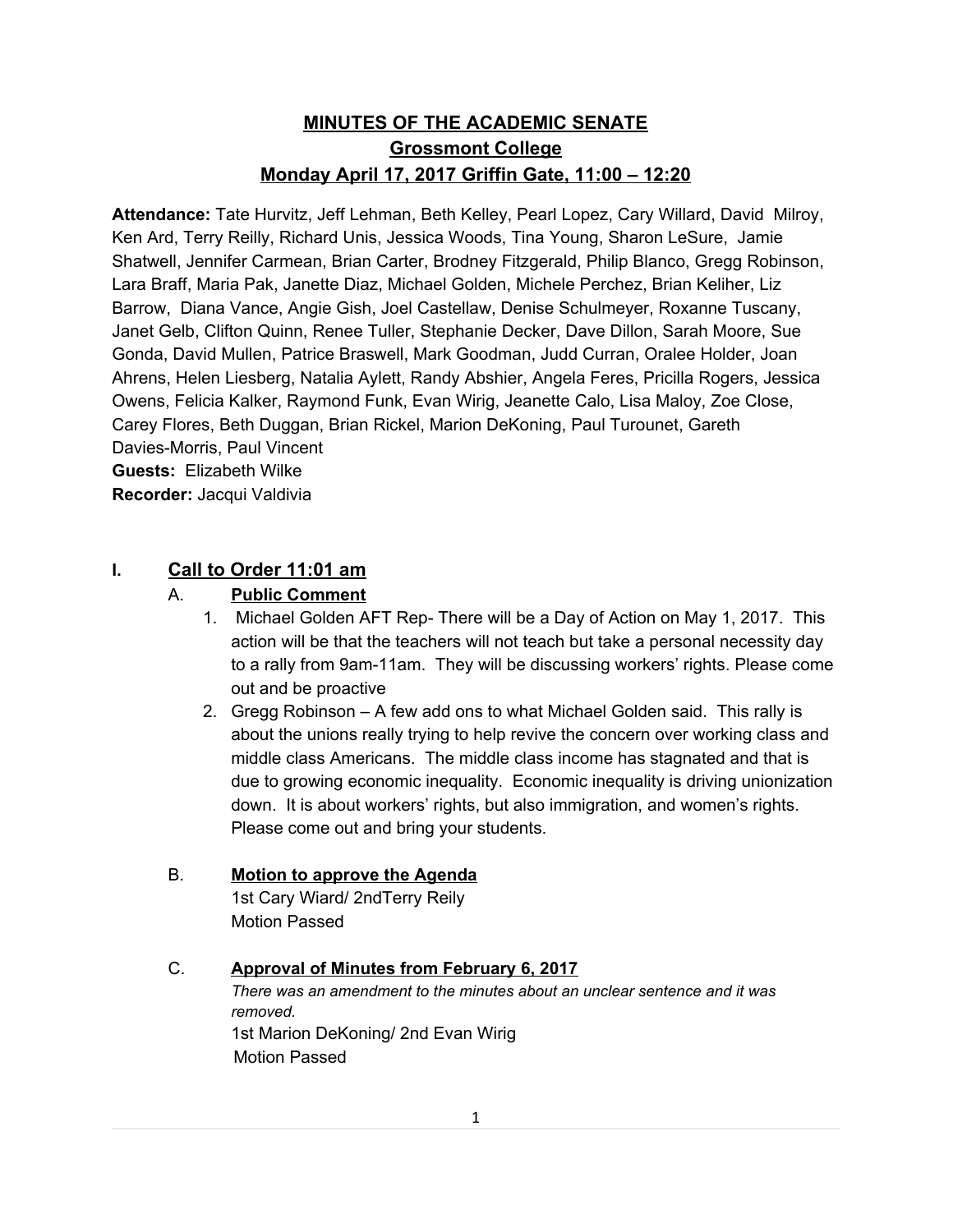# **II. President's Report (Tate Hurvitz)**

# A. East County Educational Alliance

The ECEA has now reached a point where it is beginning to coalesce. Some of these elements are Dual Enrollment whereby College faculty can teach college courses on high school campuses during the bell schedule, there is an MOU in process. Also, the Alliance is promoting a "promise" program which includes a free year of tuition and a free Chromebook for Grossmont Union High School District students meeting certain criteria. These criteria, which involve a number of outreach and educational opportunities are currently being drafted and many of these things will be coming through the Senate for information and input. A copy of the new ECEA mission and vision statements will be attached to the minutes. If you have any suggestions for the accompaning "goals," please send them to Amber Hughes (ECEA coordinator)..

#### **B.** Compressed Calendar Survey

There is a survey that is schedule to go out on April 24th but this may be a little too soon. There will hopefully be another conversation before the survey goes out so when people look at the survey will have deeper understanding of the questions and the definitions of terms within the questions. We still would like to complete and get the results back to be ready to move towards drafting a sample by the end of May. The survey is not about whether we are doing or not doing compressed calendar. It is designed as a tool for understanding the collective preferences for calendaring within a compressed schedule. However, there will be an opportunity of your opinion on the compressed calendar generally. It is highly recommended that everyone fill out all the questions so all preferences are duly noted.

#### C. **ACTION ITEMS**

D. None

#### **III. COMMITTEES**

A. None

# **IV. IFORMATIONAL ITEMS**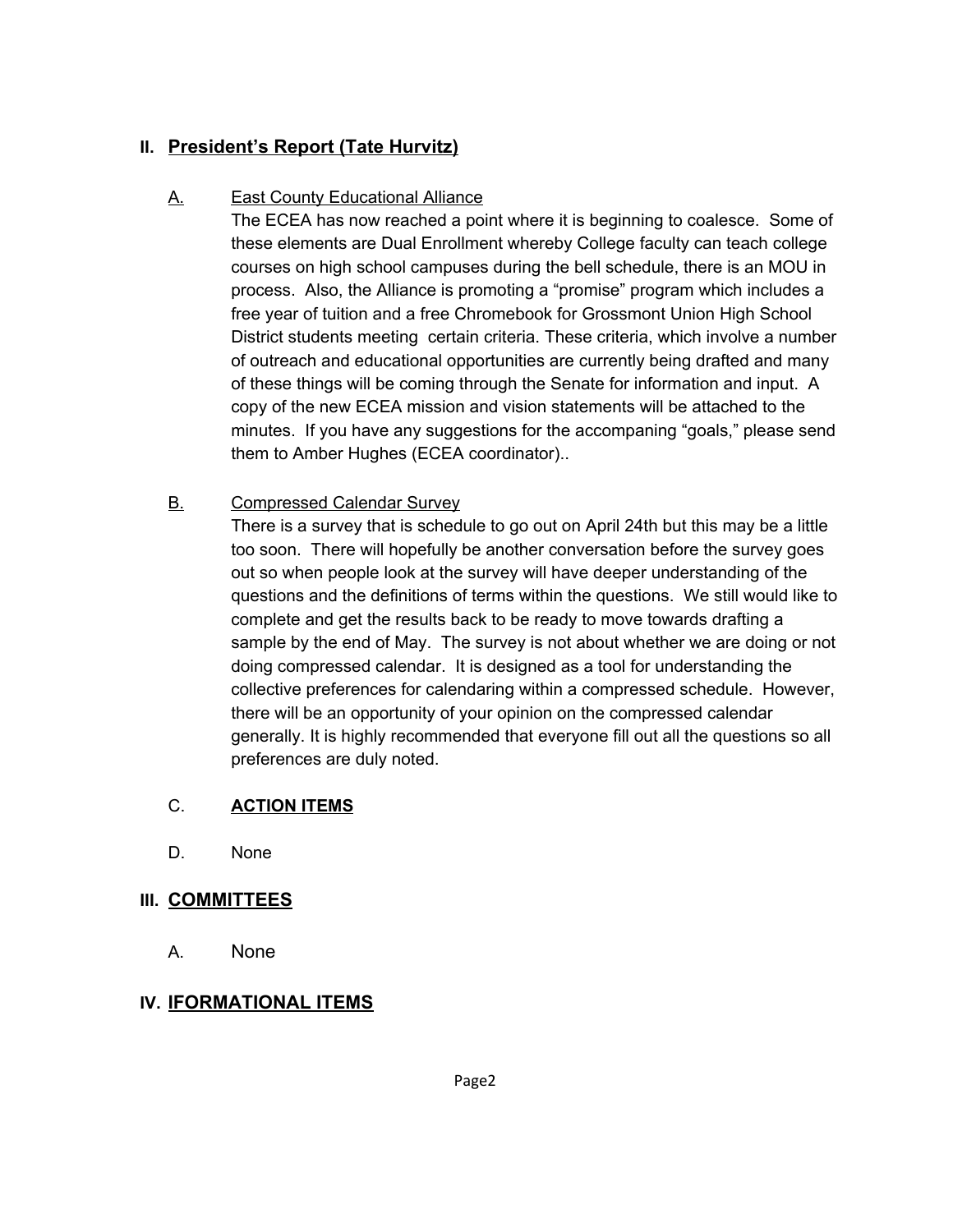# A. ASL Equivalency - Jennifer Carmean

In 2008 the departments created equivalencies to their degree or work experience and that information went to HR. Our department would now like to update those equivalencies. The reason is that the certificates are no longer offered and new degrees are being offered at other colleges and we would like to add those new courses. A description will be sent out to all AS.

There was a motion to just bring this topic as information only. 1st Sue Gonda/2nd Cary Willard Unanimous Motion Passed

## B. New AP credit Legislation – Ticey Hosley

There was a memo from the chancellor that went out March 30, 2017 saying that September 23, 2016 Assembly Bill 1985 put specific advancement placement credit requirements into law. Please see memo. The State Chancellor's Office released an AP Chart which we are now adopting. This will cause some changes. Please see chart for changes. There will be more information coming.

## C. Student Success and Equity Taskforce – Lida Rafia

In the new shared governance draft which will be coming for discussion to Senate next month, there is a proposal for a new Student Success and Equity Committee. However, in the meantime we still would like to form a task force to accomplish some of the goals of our SSSP, Equity, and Basic Skills projects in a collaborative and open way. The state has asked for us to create integrated plans accross these initiatives. We have created several initiatives, but one common goal. This is that our students enter our college, get what they need and succeed. While we have created many goals and identified our challenges, we are currently not sharing across these plans to make sure that our work is moving forward and we are not duplicating efforts. We also do not have efficient ways to fund or manage the implimentation of ideas that cross these plans becasue there is no space for a shared conversation, so there is a need to bring them together and create a shared conversation. This would be at the core of the task force responsibilities which will help drive ideas and plans forward. The roles, responsibilities and composition of this group would almost certainly morph if we decide to adopt it as a committee in the new governance structure, but for now we will use the taskforce to accomplish essential and urgent tasks in these areas.

D. Faculty Staffing – Dr. Nabil Abu-Ghazaleh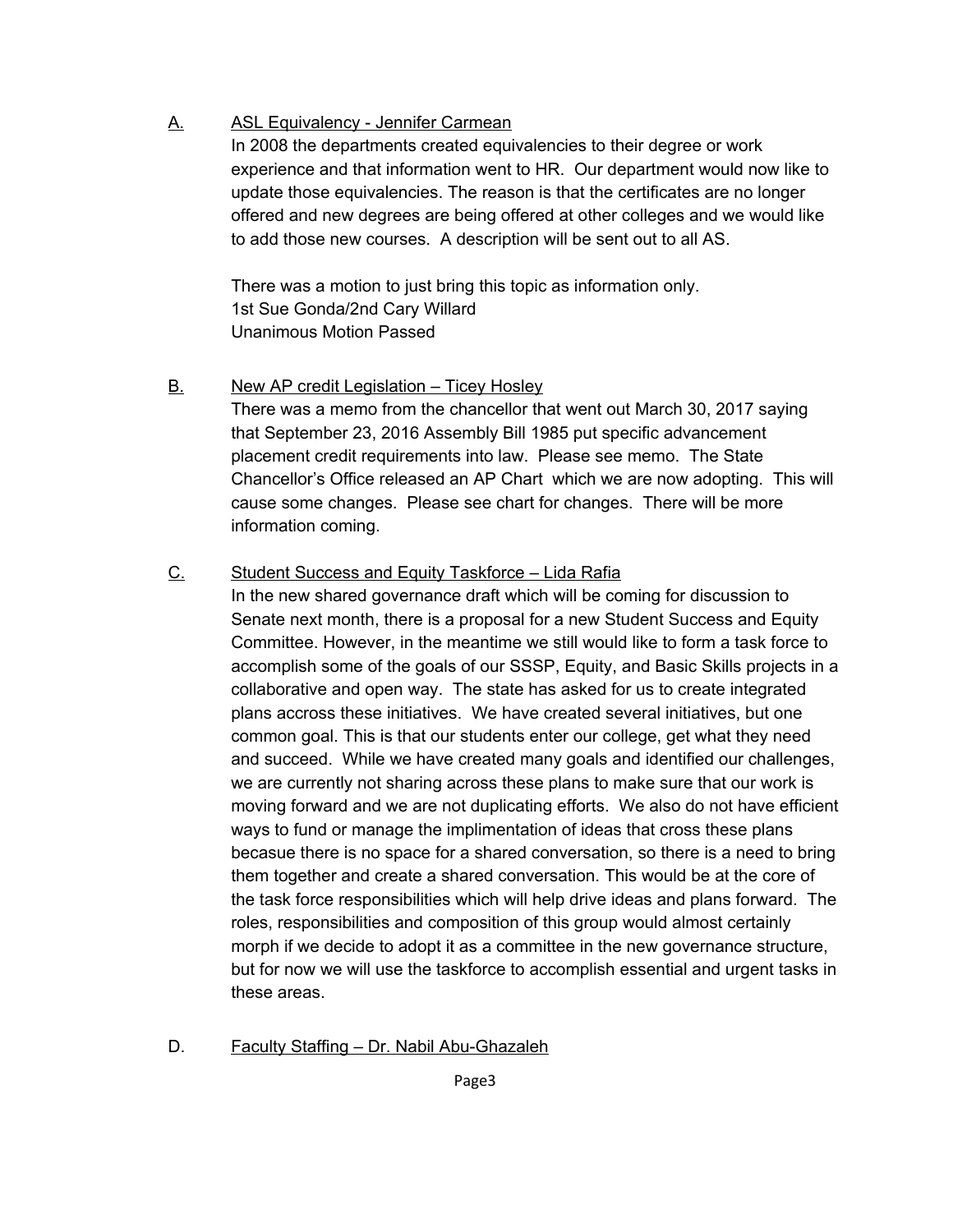The faculty staffing ranked list came out as recommendation to the president. The president then makes a decision about the final hiring priorities. There are some discrepancies between the recommendation and the final hiring priority that has been cause for some concern with a number of faculty. In order to facilitate a conversation about the decision, Dr Abu-Ghazaleh has been invited to the Senate meeting to discuss this.

When Dr. Abu-Ghazaleh first came to Grossmont, the president was to chair the planning and resources committee council. He found that he would not want to chair this committee as it would be a conflict of interest to be direct its deliberations and to be receiving its recommendations. As a result, he stepped down as Chair. This is an indication of his deep respect and attention to appropriate shared governance practice.

In this case (Faculty Staffing) Dr. Abu-Ghazaleh received 27 recommended positions. He looked at the list, asked for more information, and tested some of the positions. He agreed with some and disagreed with others. The top two positions did reflect a real need for expanding enrollment and those departments also connected to regional employment demand. The third position he decided to approve was number 15 on the list. There has been some discussion about the recommendations 3-14 and why they were passed over.

Dr. Abu-Ghazaleh has found much value in all of the disciplines on the list. The main reasoning behind his decisions was that he asked what does the college collectively need and what does our strategic plan tell us what would be of the greatest importance. Cross Cultural Studies has no full time faculty and has a chair borrowed from another department. CCS has grown 100% in the past two years. The adjunct faculty is doing co-curricular work that is expected and needed most desperately by students who are most identified in our strategic plan. These students are being served by programs that help build up their self-efficacy and to understand where they fit in the world.

He does not disregard the recommendations, but CCS is an area that is growing, is an area that has no full time faculty, and these students are the most in need. He is not criticizing the process or those who applied the existing rubric, but rather hopes it can be improved through a collaborative effort to come to common ground. He felt the list did not completely serve the greatest needs of students. He felt that each of these departments are important and essential, but this will serve our greatest need and, thus, he pushed back on the recommendation

Dr. Abu-Ghazaleh did not discuss his decisions with all sub committees as he would not go around the body that made the recommendations to express his concerns. Planning and Resources is the body that made the recommendation to him, and it is with this body that he discussed his reasoning and intended change to the recommended list for over an hour. He